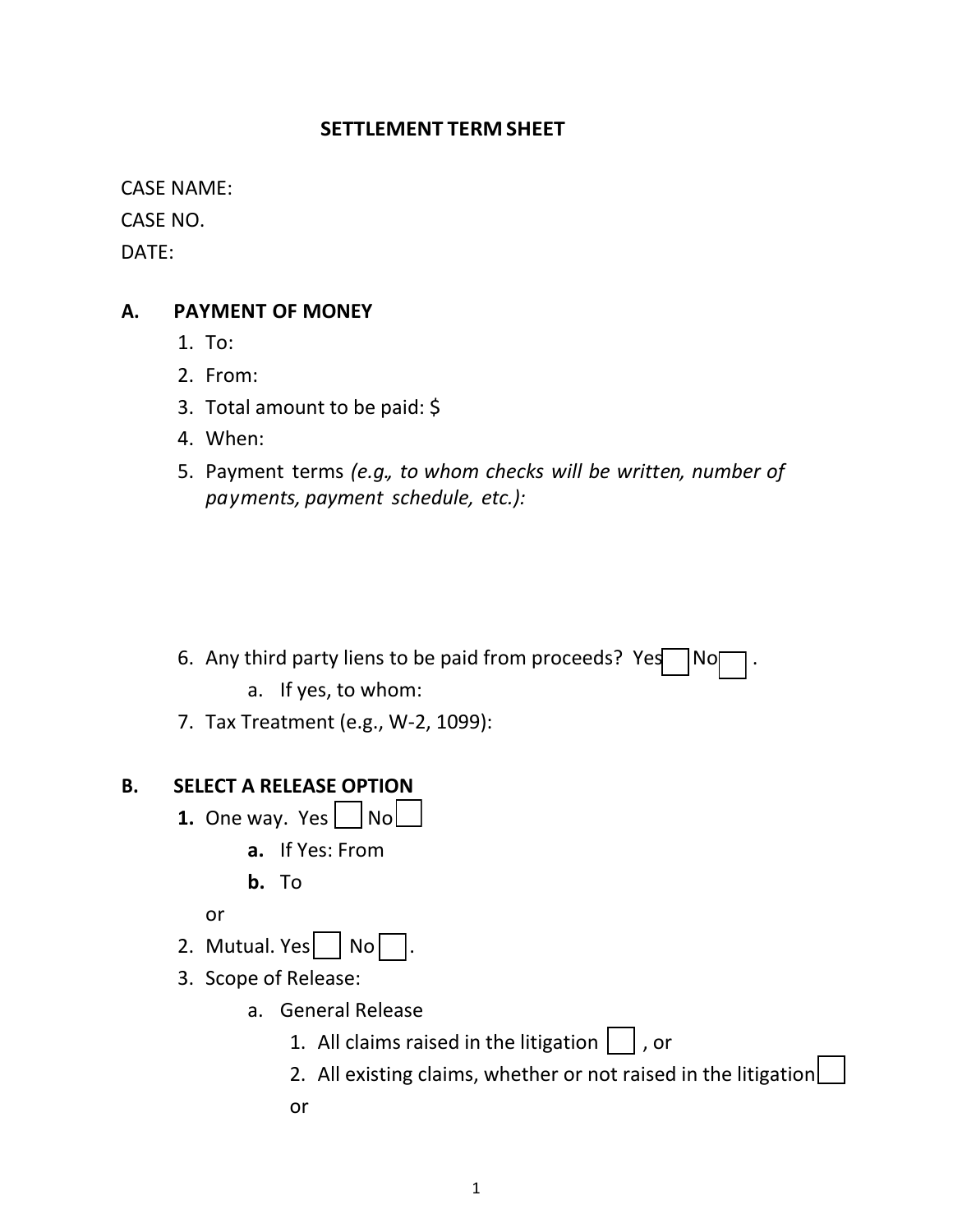b. Limited Release(terms):

### **C. INDEMNIFICATION?**

- **1.** One way. Yes No **a.** If Yes: From **b.** To or 2. Mutual. Yes  $\Box$  or No
- 3. Scope:

### **D. CONFIDENTIALITY**

- 1. Settlement Agreement to be confidential?  $Yes$  or No  $\Box$ .
- 2. Mutual confidentiality? Yes or No  $\Box$ .
- 3. What can be said about litigation?
	- a. Dispute amicably resolved.
	- b. Other: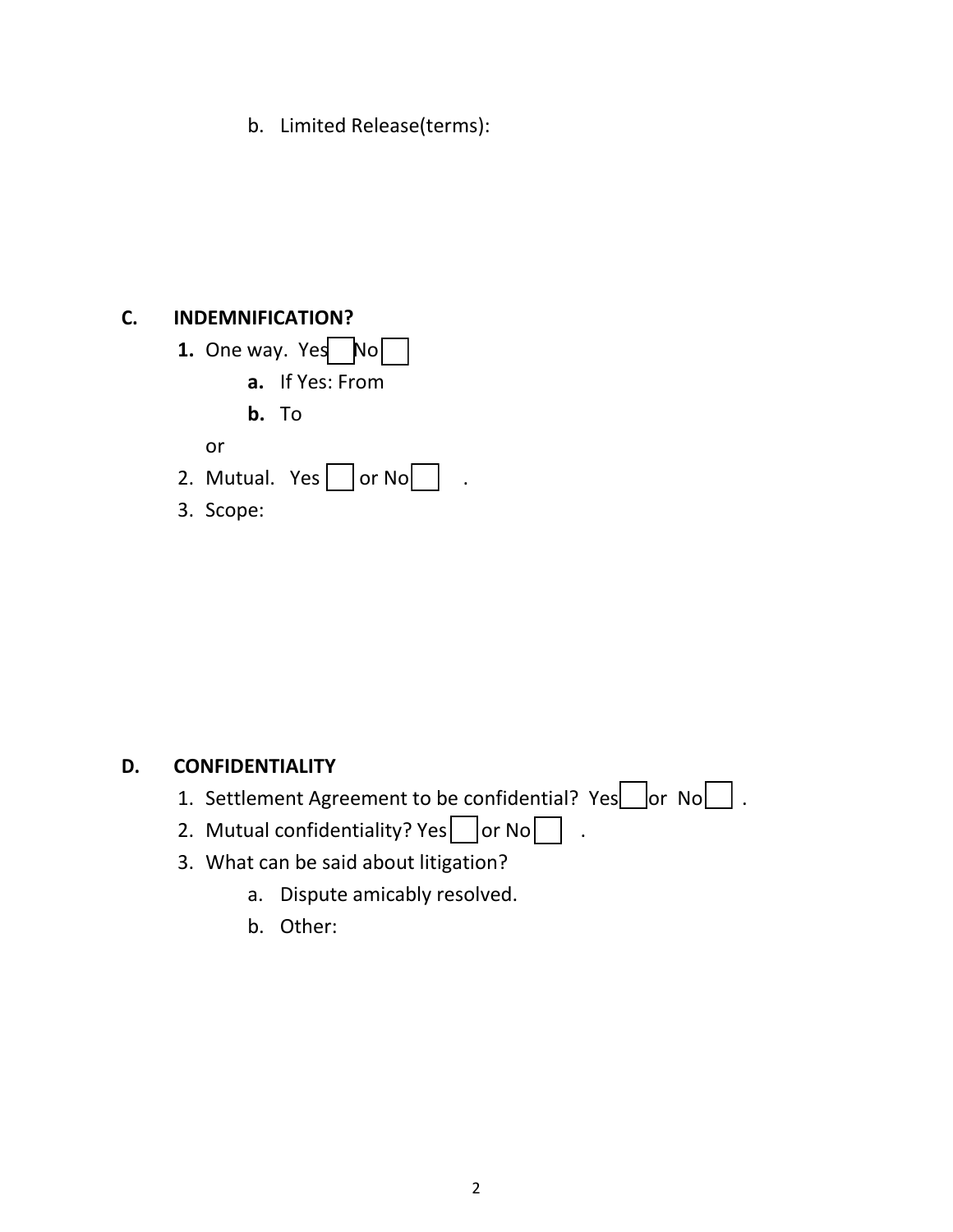- 4. Exceptions to confidentiality?
	- a. Attorneys.
	- b. Tax advisors.
	- c. Immediate family.
	- d. As otherwise required by law.
	- e. Other:

## **E. OTHER SETTLEMENT TERMS**

- 1. No admission of liability.
- 2. Each party to bear its own attorneys' fees and costs.
- 3. Other Terms: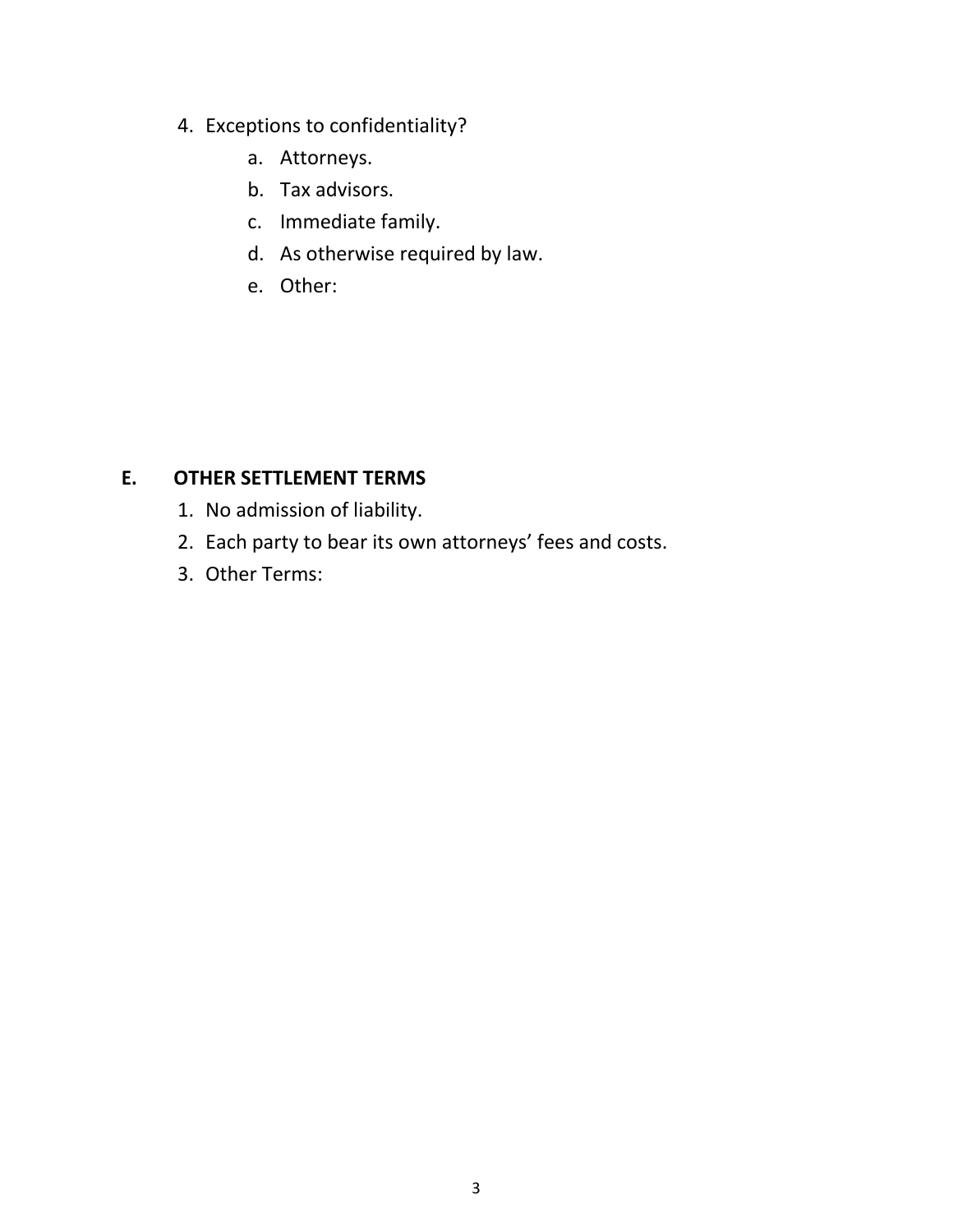## **F. GOOD FAITH SETTLEMENT PETITION**

- **1.** Will a petition for good faith settlement be filed? Yes  $\begin{bmatrix} N_0 \end{bmatrix}$ .
	- **a.** If yes, who will file?
	- **b.** Deadline to file the petition:
	- **c.** Will parties join? Yes  $|$   $|$  No  $|$
	- **d.** Anticipated Opposition? Yes  $\Box$  or No
- **2.** Is Settlement Agreement conditioned on a finding that it is in good faith? Yes  $|$  or No  $\Box$ .

## **G. DOCUMENTING SETTLEMENT**

- 1. The written agreement will be
	- a. prepared by:
	- b. and sent to other parties on or before:
	- c. other parties to respond with changes, if any, by:
- 2. Agreement to be fully executed on or before:
- 3. Other terms regarding settlement documentation:

## H. **DISMISSAL**

- 1. Dismissal WITH $\Box$ pr WITHOUT $\Box$  prejudice .
- 2. Stipulation for dismissal to be submitted no later than

# I. **DO PARTY REPRESENTATIVES HAVE FULL AUTHORITY TO ENTER INTO BINDING SETTLEMENT AGREEMENT**? Yes lor No